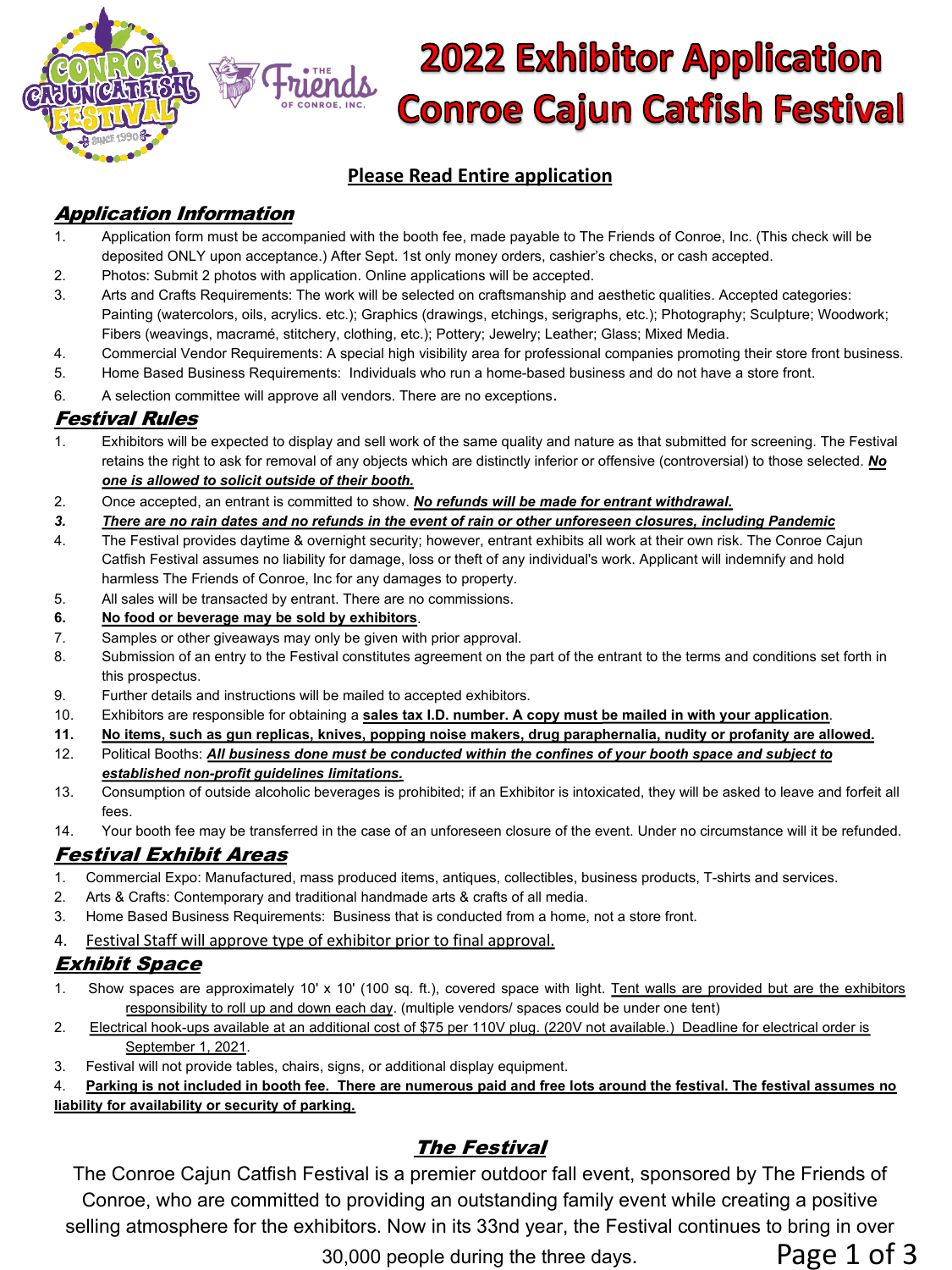

## **2022 Exhibitor Application Conroe Cajun Catfish Festival**

*This form must be completed and emailed, mailed, or delivered with a check, cashiers' check or money order and photos of booth The Friends of Conroe, Inc*

*101 S. Main; Conroe, Texas 77301*

*Phone: 936-539-6009 / Stephanie@friendsofconroe.com*

|                                              | <b>Business Name</b>                                            |                |                       |       |  |     |                   |              |
|----------------------------------------------|-----------------------------------------------------------------|----------------|-----------------------|-------|--|-----|-------------------|--------------|
|                                              | Contact                                                         |                |                       |       |  |     |                   |              |
| Cell                                         |                                                                 | Office         |                       |       |  |     |                   |              |
|                                              | Address                                                         |                |                       |       |  |     |                   |              |
| City                                         |                                                                 |                |                       | State |  | Zip |                   |              |
| Email                                        |                                                                 |                |                       |       |  |     |                   |              |
| Tax ID                                       |                                                                 |                |                       |       |  |     |                   |              |
| Qty                                          |                                                                 | <b>Pricing</b> |                       |       |  |     | Cost              | <b>Total</b> |
|                                              | 10x10 Arts & Craft / Non Profit Tented Space                    |                |                       |       |  |     | \$300             |              |
|                                              | 10x10 Home Based Business Tented Space                          |                |                       |       |  |     | \$375             |              |
|                                              | 10x10 Commerical Business Tented Space                          |                |                       |       |  |     | \$500             |              |
| Qty                                          | <b>Upgrade Options/Power</b>                                    |                |                       |       |  |     | Cost              | <b>Total</b> |
|                                              | Guaranteed Corner Space Upgrade                                 |                |                       |       |  |     | \$50              |              |
|                                              | Upgrade to 10x20 Corner Space (cost in addition to above space) |                |                       |       |  |     | \$300             |              |
|                                              | Single 20amp 110v Power                                         |                |                       |       |  |     | \$75              |              |
| Payment Due In Full By 9/1/2022              |                                                                 |                |                       |       |  |     | <b>Total Cost</b> |              |
| <b>Date Paid:</b>                            |                                                                 |                | <b>Payment Method</b> |       |  |     | <b>Total Paid</b> |              |
| Early Bird Discount \$50 if Paid by 8/1/2022 |                                                                 |                |                       |       |  |     |                   |              |

*Application will not be accepted without photos and payment. Festival Staff will approve type of exhibitor prior to final acceptance.*

*Only Money Orders, Cashier's Checks. Credit Card or Cash will be accepted after September 1th.*

*I have read and understand the above regulations and agree to abide in full. I also agree this contract is a binding commitment to full payment of participant fees upon acceptance into THE CONROE CAJUN CATFISH FESTIVAL.*

*Signature: \_\_\_\_\_\_\_\_\_\_\_\_\_\_\_\_\_\_\_\_\_\_\_\_\_Date: \_\_\_\_\_\_\_\_\_* Page 2 of 3